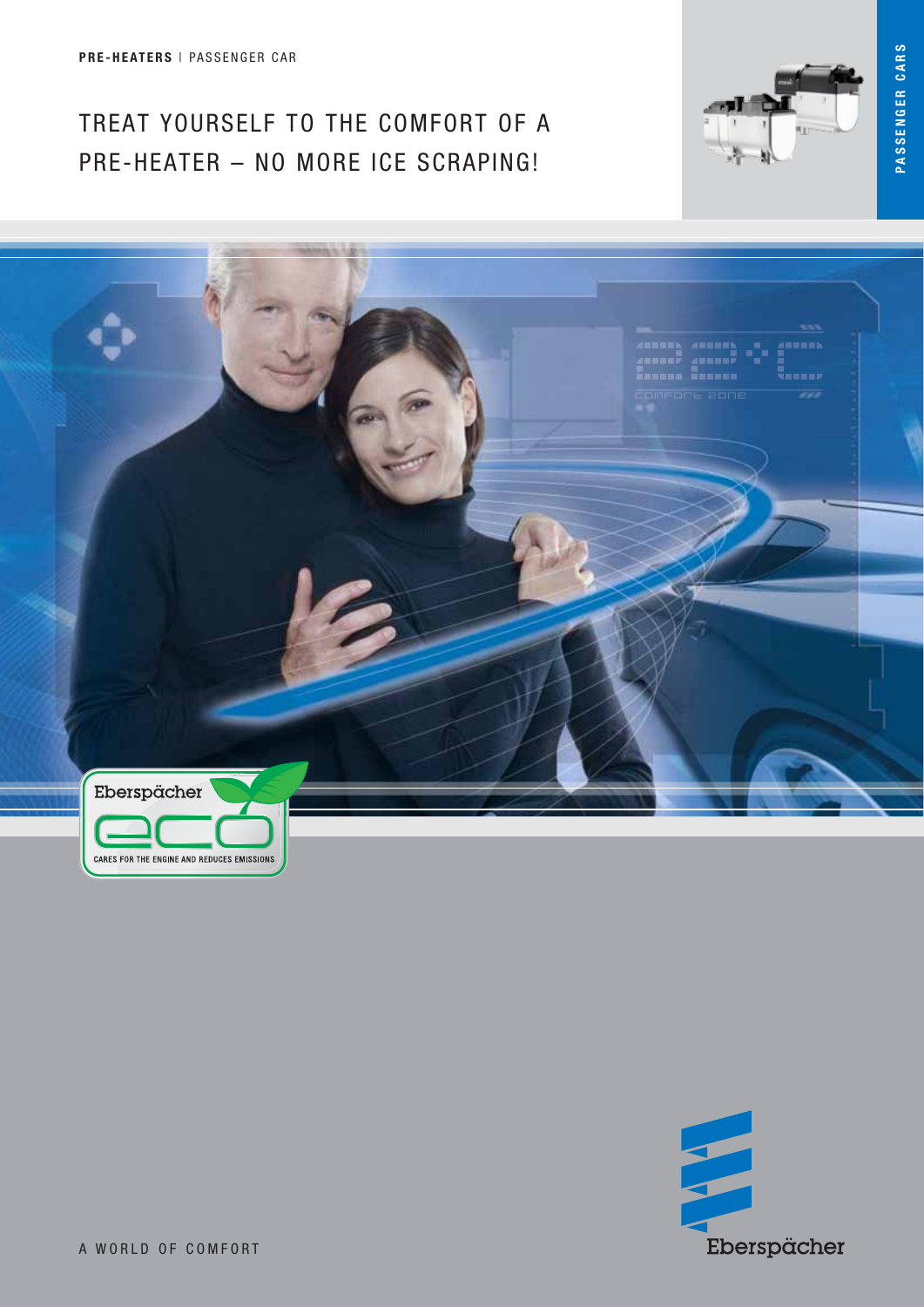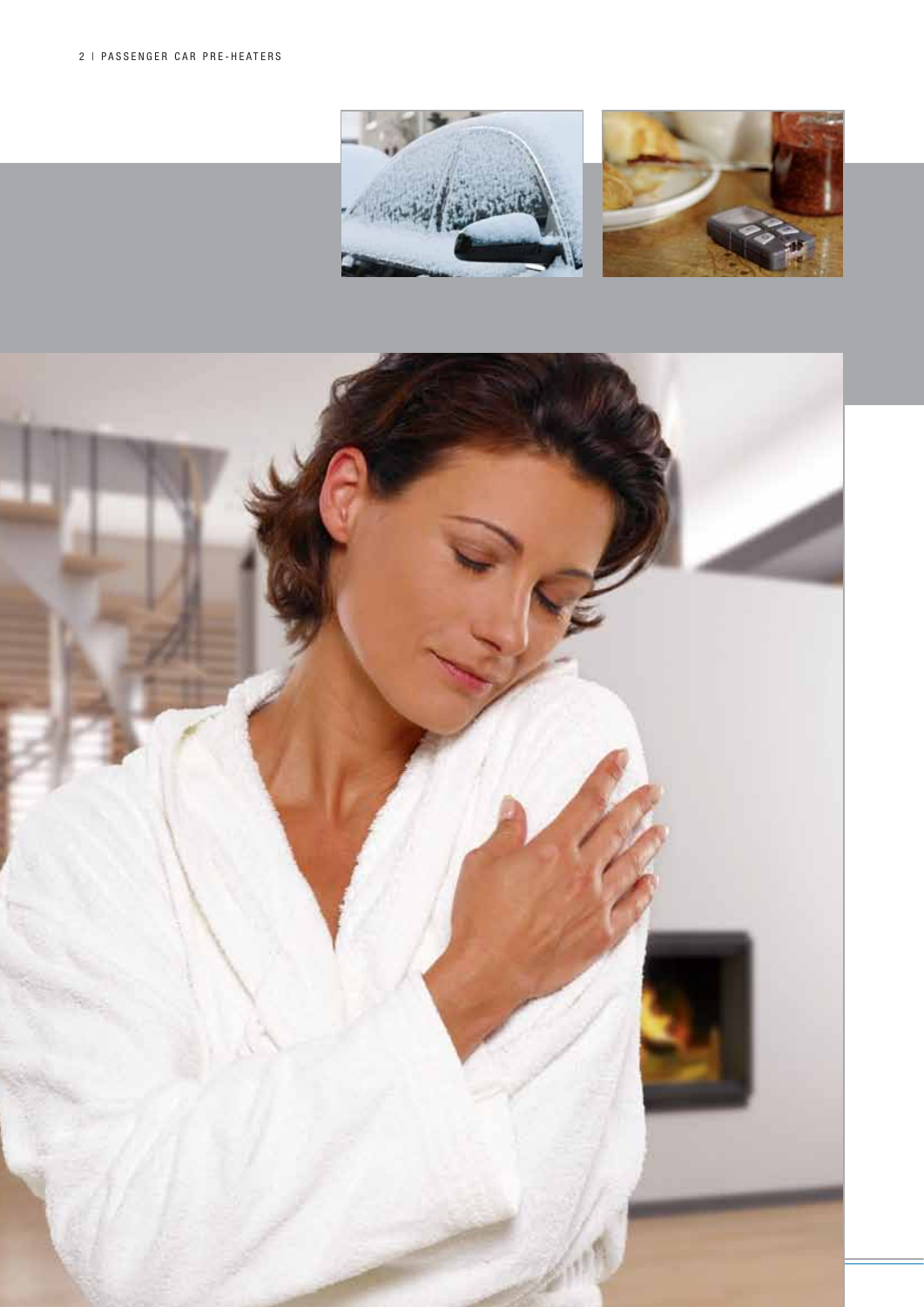

### No more scraping ice – with a pre-heater from Eberspächer

So you feel that you've achieved something in your life? You've learnt to appreciate the big and the little pleasures that life offers and use them to your advantage? You know that the most valuable currency of all is your time? Then you and your family should treat yourselves to the luxury and comfort offered by a pre-heater from Eberspächer, because the days when you had to get up earlier in the morning to scrape ice off your car windows are finally gone. For high-end cars in particular, the purchase price of a pre-heater is very low compared to the price of the vehicle, although its benefits are considerable.

The benefits of an Eberspächer pre-heater are plain to see: get in and feel good, enjoy perfect all-round vision and arrive safely. All this while protecting the environment and your car thanks to the warmedup engine. A pre-heater from Eberspächer is the perfect combination of luxury, comfort and safety.

The latest generation of our heaters produces almost no emissions or noise. Additional fuel consumption is so low that it is usually offset by the reduced consumption of the pre-heated engine. Installation in a specialist workshop is straightforward – and does not affect your vehicle's warranty.

Use the time you save in the morning to share breakfast with your family, to participate in sport or to prepare for your working day.

That is the great difference between you and your neighbours, who – wearing scarves, hats and gloves – laboriously clear their car windows, while you have long since retired your ice scraper.

#### AT A GLANCE:

- $\blacksquare$  Maximum comfort never scrape ice again
- $\blacksquare$  Protects the engine and the environment
- **Uses minimal fuel**
- Exclusive option  $-$  especially in premium cars
- $E$  Easy to use
- Simple installation at your specialist workshop

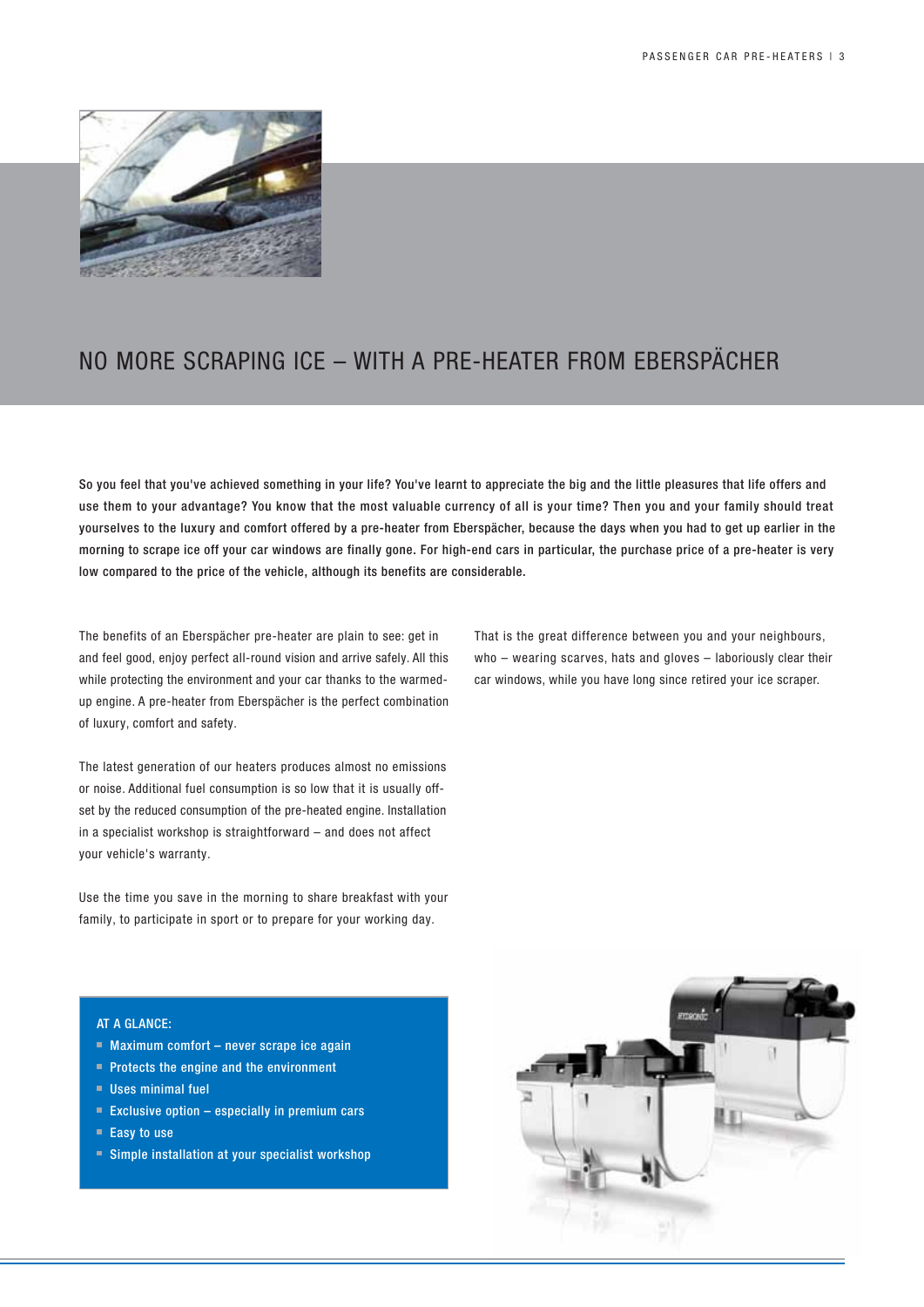## GO ON, TREAT YOURSELF – A SUMMARY OF THE BENEFITS

You are probably asking yourself whether investing in a pre-heater is really worthwhile. After all, you've already got a garage for your vehicle and you suspect that the device just uses additional fuel and that there are only a few days in the year when you can take advantage of the convenience it offers. Let us reassure you – there is much more in favour of a modern pre-heater than you can see at first glance.

Your Eberspächer pre-heater protects the engine, your wallet and the environment. And does so every time you start your car.

A SUMMARY OF THE MAIN BENEFITS OF A PRE-HEATER FROM EBERSPÄCHER:



### GREATER COMFORT:

Not only do you no longer have to waste time scraping the ice off the windows in the morning – a pre-heater also ensures you have a pleasantly warm car to get into after a session at the gym or a leisure club, after an evening trip to the cinema or concert. A pre-heater is also a true status symbol and should be found in every high-end car.



#### GREATER SAFETY:

The Eberspächer pre-heater ensures that your windows are thawed in time for you to set off and remain clear. No need to wear a thick winter jacket at the steering wheel – for real safety!



#### Less burden on the engine:

A cold start puts almost as much strain on the engine as 70 kilometres of motorway driving. A modern pre-heater prevents this, because it heats not only the interior but also your engine's cooling circuit. The damaging cold-start phase is avoided, which helps to maintain your vehicle's value.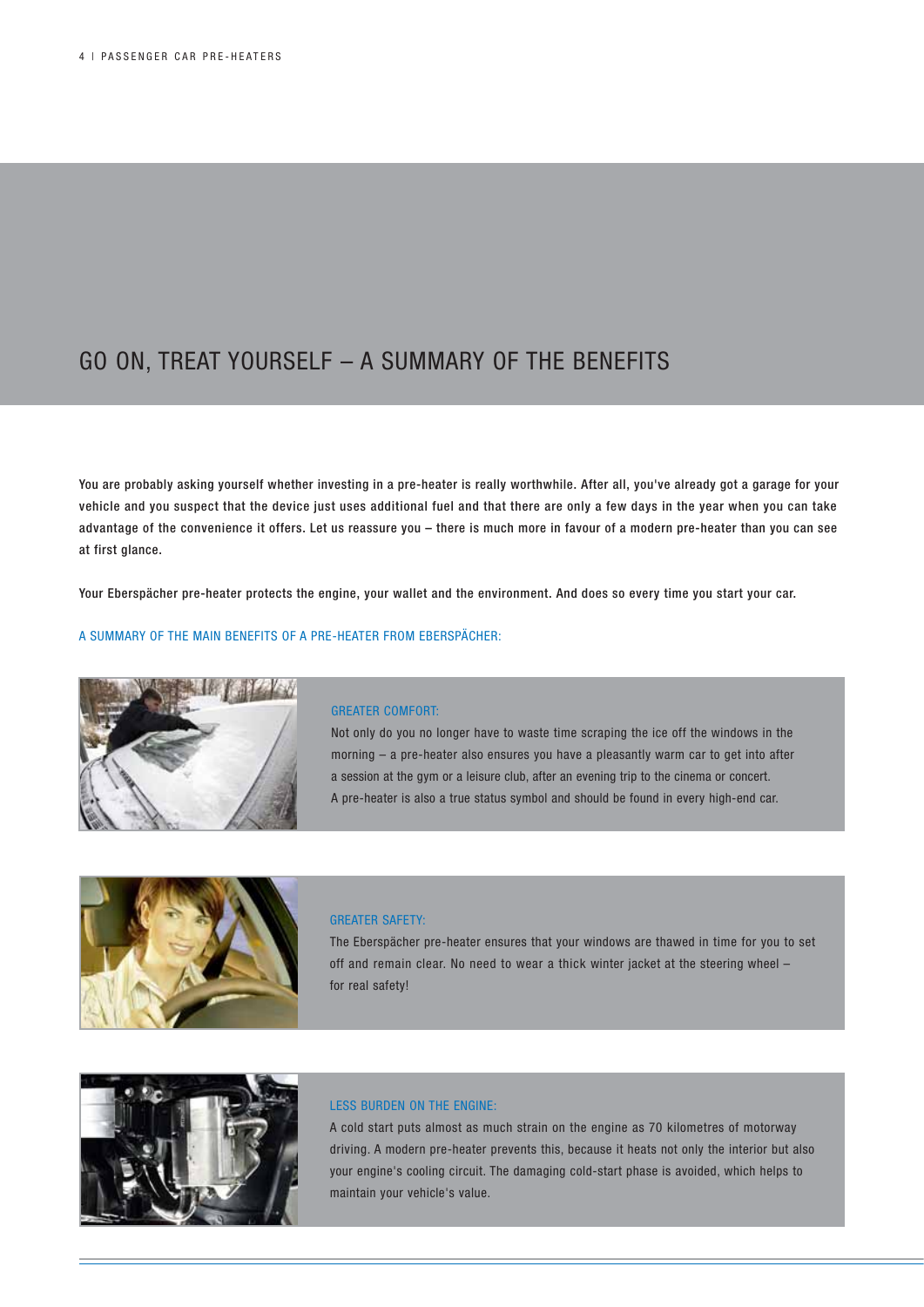



### Less fuel consumption:

An engine warmed by a pre-heater consumes considerably less fuel when started, because the cold-starting or warm-up phase described earlier does not occur. As a rule, this easily offsets the extra fuel required to operate the pre-heater.



### FEWER POLLUTANTS:

The pollutants emitted during a warm start are around 60 percent lower than during a cold start. This not only eases your conscience but also specifically protects the environment. Pollutant reduction is therefore one of the strongest arguments in favour of using a pre-heater.



### A genuine All year bonus:

Winters at our latitudes last much longer than we realise. Ice in April is not unusual! And the first minus sign often appears on the thermometer in October. Simply select pre-ventilation on hot summer's days, and you can then keep your car supplied with fresh outside air in the car park as well.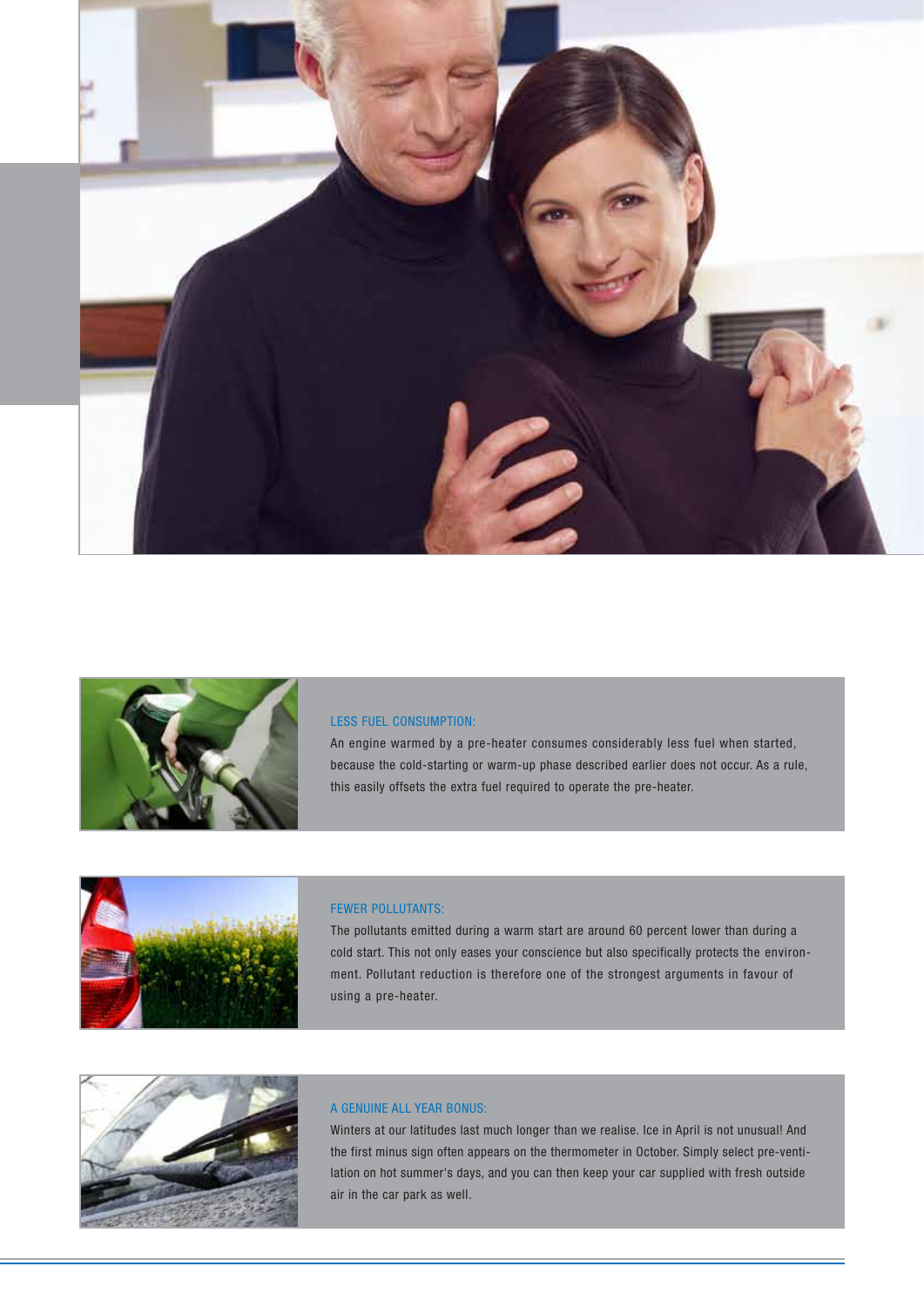

### How comfortable heat is produced

The basic principle of pre-heaters is to heat the passenger cabin in all kinds of vehicle, so that the driver and passengers do not have to rely on the heat given off by a running engine. The Eberspächer pre-heater is a water heater that impresses with its high performance, reliability, simple operation and long service life.

Integrated into the engine's coolant circuit and connected to the fuel tank, the pre-heater gives off its heat to the vehicle's own heat exchanger. The vehicle's heating system then passes finely metered quantities of warm air to the car's interior. In addition, the pre-heater warms the engine's coolant circuit, thereby preventing harmful cold starts.

Specify the required start time of your pre-heater with a digital timer. Those who don't live by the clock and would like to switch the car heating on remotely as required, will opt for activation by remote control or even by phone.

And when summer comes? Then the pre-heater transforms simply into a ventilation system! A brief press of a button on your remote control and the Eberspächer pre-heater blows the hot air out of the passenger cabin. Stay fresh!

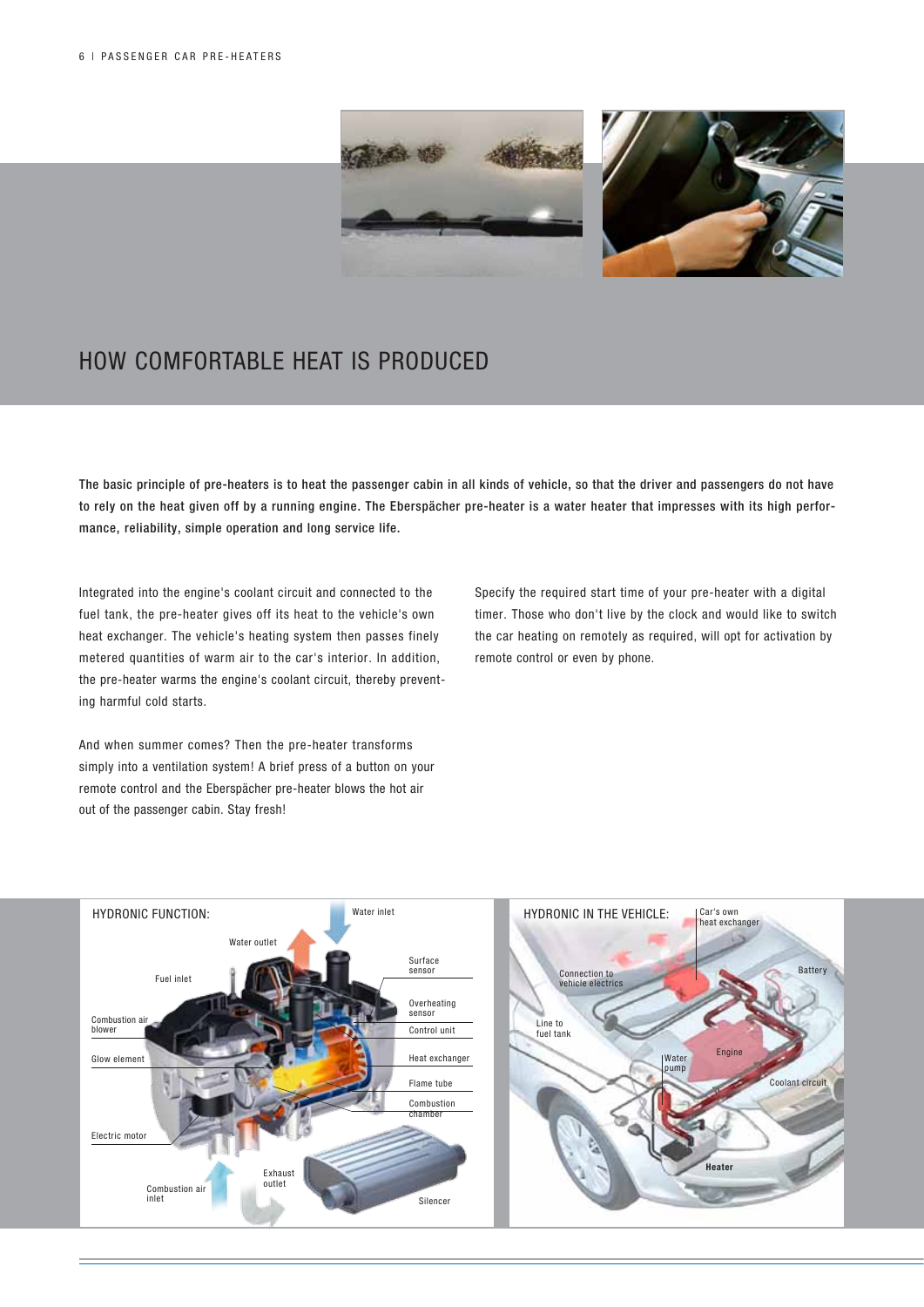

### THE RIGHT SOLUTION FOR EVERY REQUIREMENT

Eberspächer pre-heaters are available in a range of power ratings – always to suit your personal requirements and your vehicle. Whether for a small car, saloon, SUV or van – with a pre-heater from Eberspächer, you'll always make the right choice. Your dealer can advise you in detail about the correct heating unit and also provide you with information on installation and use.

The Hydronic models from Eberspächer with 4 or 5 kW heating output are suitable for all popular makes of vehicle: from premium small cars to powerful saloons and vans with large passenger cabins. Depending on the vehicle model and respective engine type, a range of pre-heaters is also available for your vehicle. The small, compact device fits easily into the engine compartment and is extremely simple to install and maintain.

The precise indication of the vehicle type is especially important when installing the pre-heater, as specific installation kits are available for many popular models to further simplify installation in your vehicle and save you even more money.

### AT A GLANCE:

The professionals at your workshop can install an Eberspächer pre-heater with little effort, because specific installation kits are available for most vehicles. Your vehicle warranty naturally remains unaffected by the installation of a pre-heater.

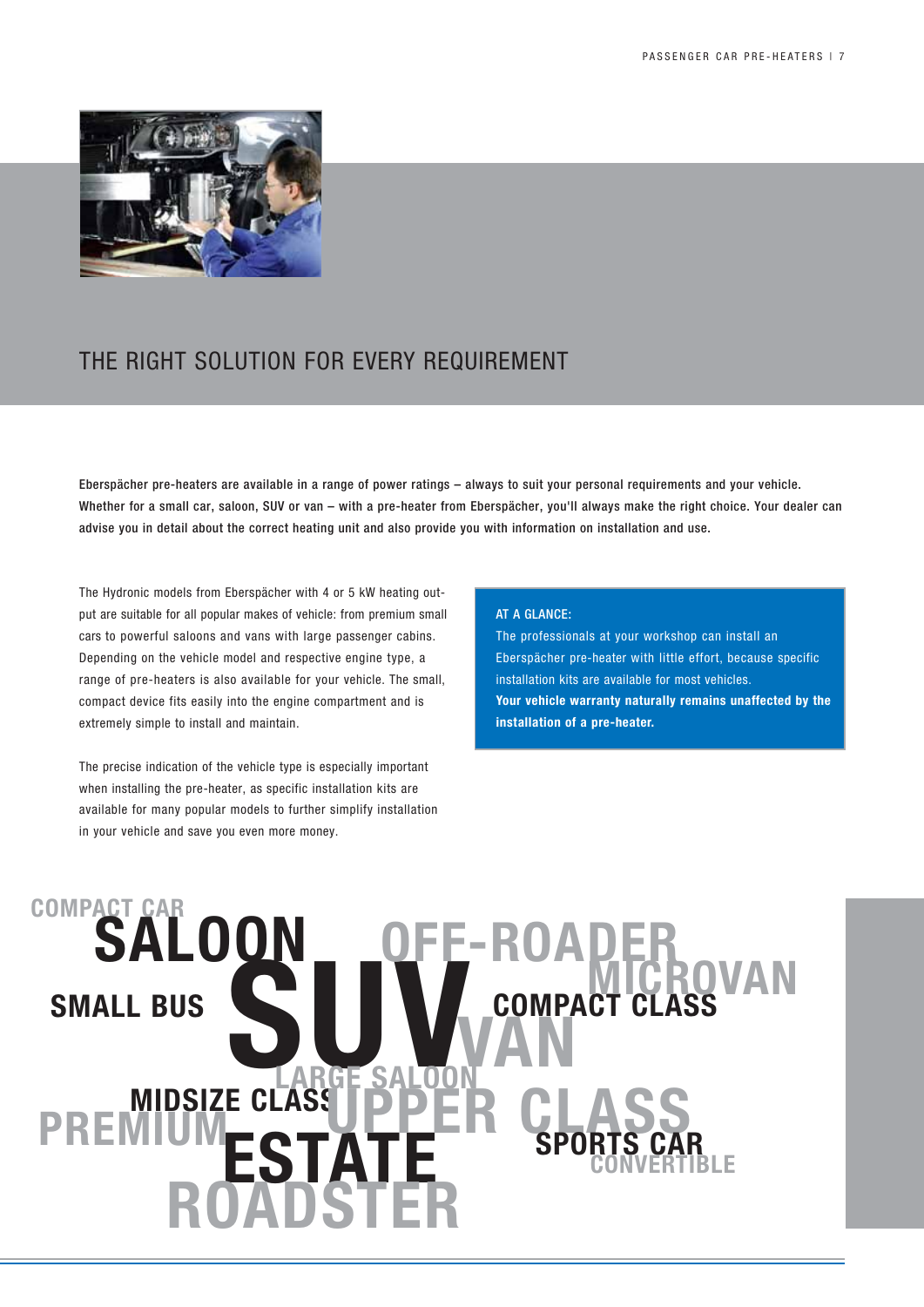

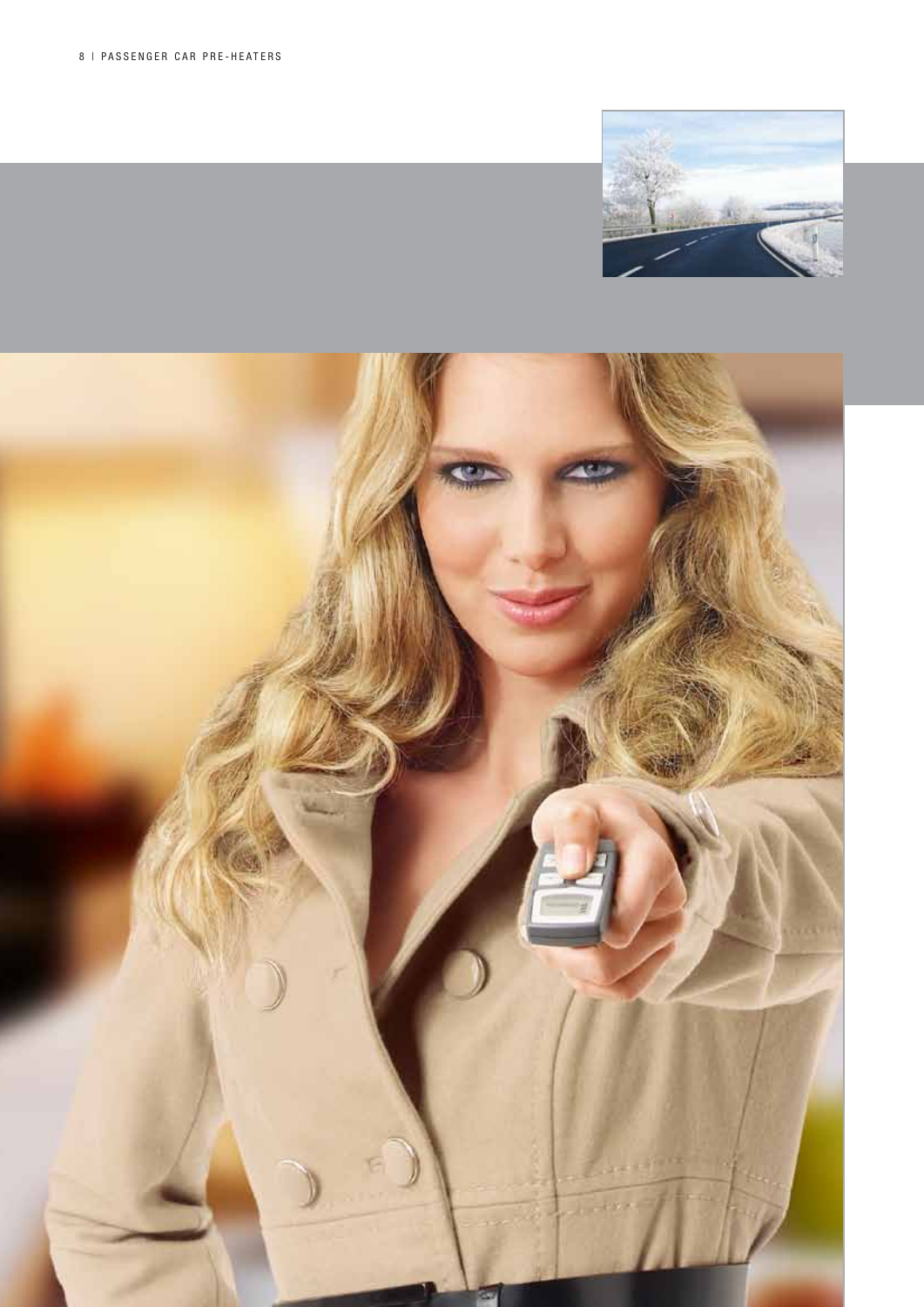

### MAXIMUM operating convenience

We offer a broad range of user-friendly operational controls to make it easy for you to enjoy the comfort of Eberspächer diesel fuelled heaters. The innovative EasyStart product line sets new standards in operating convenience. You will also find that our products are thoroughly impressive from a practical standpoint too, offering an illuminated display, intuitive user interface and large keypad buttons. With the Eberspächer remote control system Calltronic, you can also conveniently operate your pre-heater by mobile phone or land-line phone if it features tone dialling.



### **EASYSTART T TIMER:**

The heating can be controlled directly in the car using the timer – it doesn't get any more convenient. While your neighbour is still laboriously clearing the snow and ice from his car, your vehicle is all set to go: get in and drive off.



### Remote controls EasyStart R and EasyStart R+:

The timer is certainly convenient, but using a remote control from the EasyStart family is even better: It can be used to activate the pre-heater from a distance of up to one thousand metres, whether you're tucked up in bed or sitting at the breakfast table. So practical. The EasyStart R+ contains all the comfort functions of the EasyStart T timer.



#### calltronic:

If you don't want to worry about an additional piece of equipment, then use the telephone remote control: One call is all it takes to switch on the heater. This also works over greater distances, by mobile phone or land-line with tone dialling. Winter snags become a permanent thing of the past.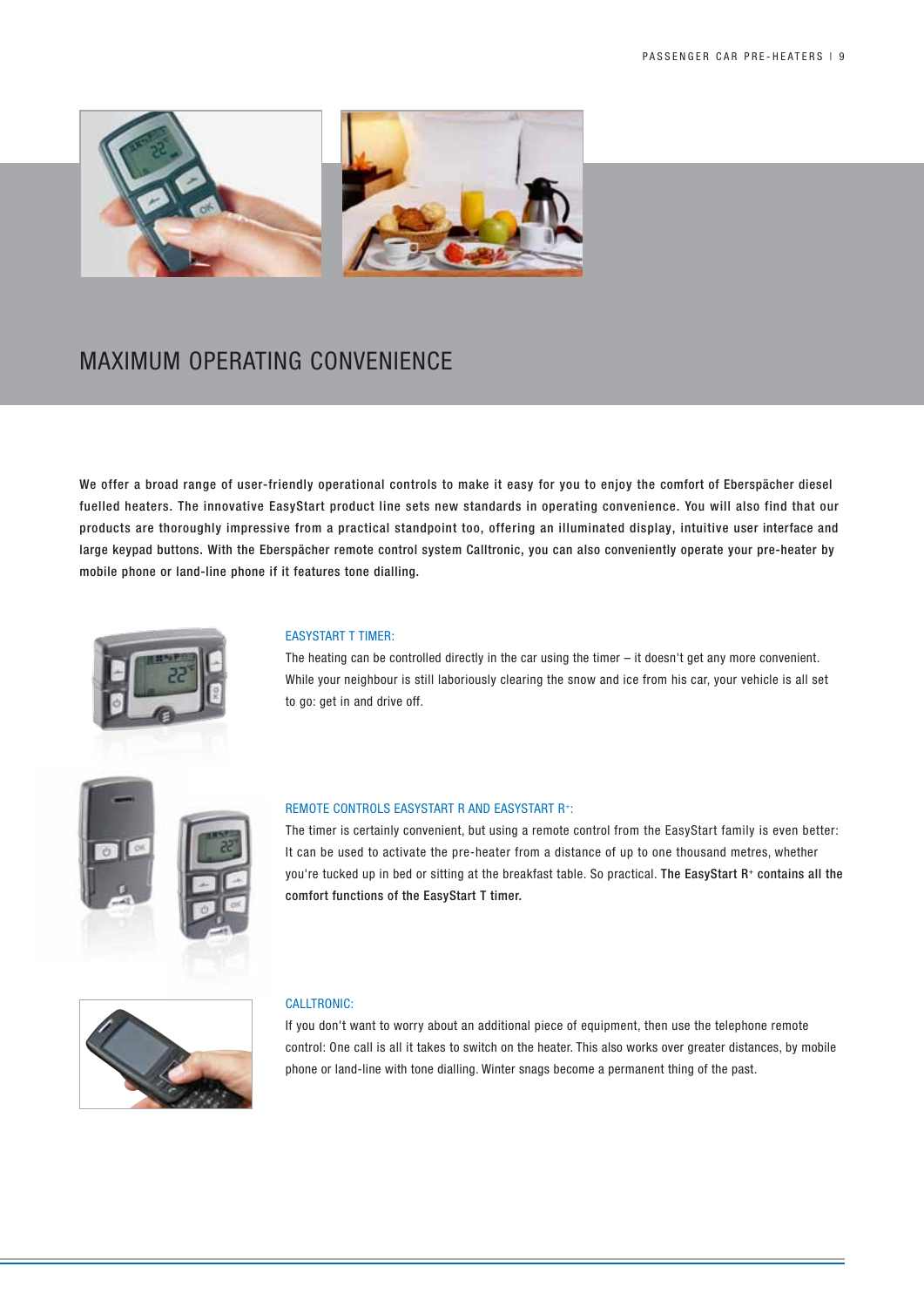### pre-heater technical data

### Operation with E10 fuel possible without limitation

| <b>PRE-HEATERS PASSENGER CAR</b>                      |    |                |                |                           |          |
|-------------------------------------------------------|----|----------------|----------------|---------------------------|----------|
| Model                                                 |    | Hydronic       |                | <b>Hydronic 2 Economy</b> |          |
| Heat output                                           | kW | $\overline{4}$ | 5              | $\overline{4}$            | 5        |
| Average consumption for a<br>30-minute heating phase* |    | 0.20           | 0.22           | 0.19                      | 0.22     |
| Comfort installation set**                            |    | No             | Optional       | Optional                  | Optional |
| E10 capability                                        |    | Yes            | Yes            | Yes                       | Yes      |
| Multi-fuel capability<br>up to 100 % FAME***          |    | No             | N <sub>0</sub> | Yes                       | Yes      |

\* Calculated average consumption with 15 minutes at High level and 15 minutes at Low level. The actual consumption varies according to the external temperature and the vehicle size (interior, engine). \*\* If heating the interior takes priority, a valve provides the correct distribution of heat between the engine and the interior.

\*\*\* 100% biodiesel-compatible in accordance with FAME DIN EN 14214



### EXPERT TIP:

Visit our website at your leisure for detailed information on our heaters, the control elements, installation and costs – all with no obligation. All it takes is a few clicks to find your nearest Eberspächer partner.

www.eberspaecher-standheizung.com www.eberspaecher-standheizung.ch www.eberspaecher-standheizung.at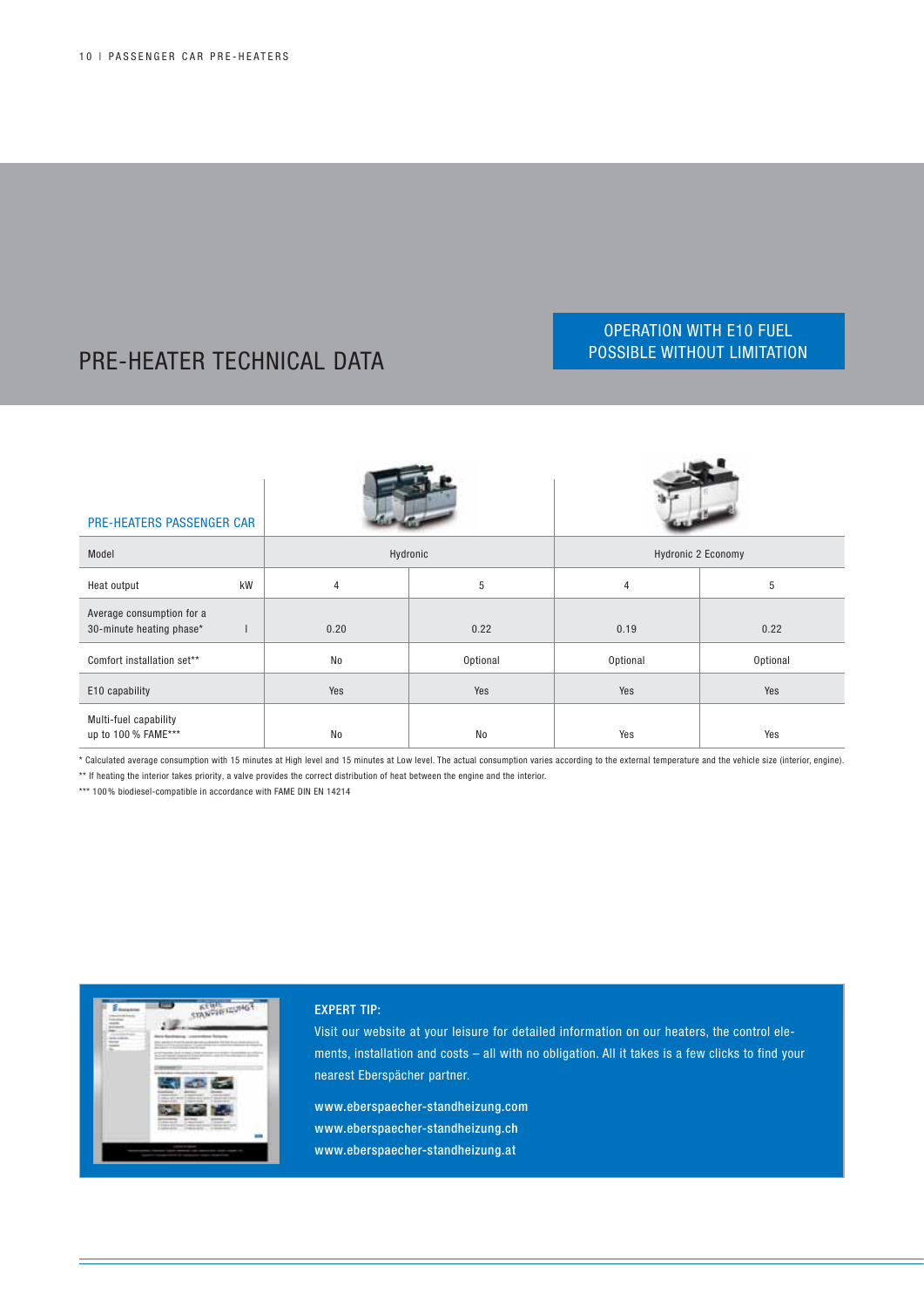# OPERATING ELEMENTS technical data

| <b>CONTROL ELEMENTS</b>                                          |                                                                                                                                                    |                                                   |                                                                                            |                                                                                          |
|------------------------------------------------------------------|----------------------------------------------------------------------------------------------------------------------------------------------------|---------------------------------------------------|--------------------------------------------------------------------------------------------|------------------------------------------------------------------------------------------|
| Model                                                            | Timer<br>EasyStart T                                                                                                                               | <b>Remote Control</b><br>EasyStart R              | <b>Remote Control</b><br>EasyStart R+                                                      | <b>Calltronic Telephone Remote</b><br>Control                                            |
|                                                                  | To regulate the<br>cabin temperature                                                                                                               | <b>Basic model</b>                                | <b>Convenience version</b>                                                                 | GSM module with voice chip                                                               |
| Description                                                      | Installation in the<br>vehicle interior<br>Innovative, intuitive<br>Menu navigation<br>via the menu bar                                            | Can be combined<br>with Easystart T               | All functions of the<br><b>EasyStart T included</b><br>With feedback<br>on heater function | The pre-heater can be operated<br>by mobile phone or land-line<br>phone (tone dialling). |
| Pre-selection                                                    | Memories for 3 pre-select times<br>within 7 days                                                                                                   | <b>No</b>                                         | Memories for 3 pre-select times<br>within 7 days                                           | Yes                                                                                      |
| Automatic calculation of heating<br>time in pre-select operation | <b>Optional</b>                                                                                                                                    | <b>No</b>                                         | Yes                                                                                        | No                                                                                       |
| Immediate start-up mode                                          | Can be set for<br>10 - 120 minutes,<br>continuous heating possible                                                                                 | Can be set for<br>20/30/40/60 minutes             | Can be set for<br>10 - 120 minutes,<br>continuous heating possible                         | Can be set for<br>10 - 120 minutes                                                       |
| Pre-ventilation                                                  | Yes                                                                                                                                                | <b>Optional</b>                                   | Yes                                                                                        | Yes                                                                                      |
| Temperature display                                              | Optional                                                                                                                                           | No                                                | Yes                                                                                        | No                                                                                       |
| Feedback                                                         | <b>Heater status</b>                                                                                                                               | Data transmission<br>successful,<br>heater status | Data transmission<br>successful,<br>heater status                                          | Yes                                                                                      |
| Range                                                            |                                                                                                                                                    | Up to 1,000 m<br>under optimum conditions         | Up to 1,000 m<br>under optimum conditions                                                  | Depends on<br>network coverage                                                           |
| Display                                                          | LED displays, e.g. for time,<br>heating time, temperature in<br>the cabin interior. Lighting<br>integrated with the vehicle light-<br>ing circuit. | Two-coloured LEDs                                 | LED displays, e.g. for time, heat-<br>ing time, heating/ventilation,<br>status of battery. | No                                                                                       |